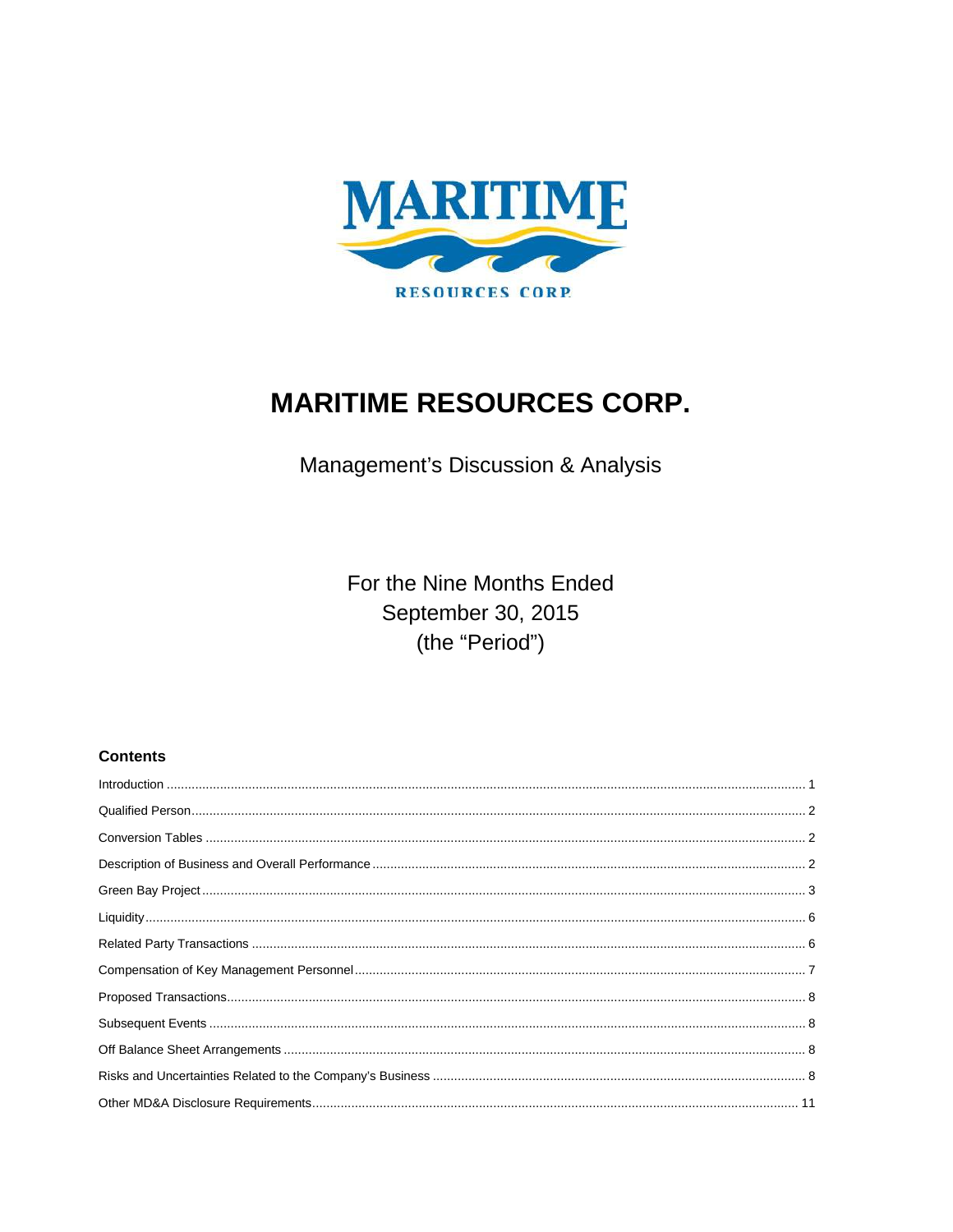# **Cautionary Notices**

*The Company's financial statements for the Period, and this accompanying Management's Discussion and Analysis ("MD&A") contain statements that constitute "forward-looking statements" within the meaning of National Instrument 51-102, Continuous Disclosure Obligations of the Canadian Securities Administrators. Forward-looking statements often, but not always, are identified by the use of words such as "seek", "anticipate", "believe", "plan", "estimate", "expect", "targeting" and "intend" and statements that an event or*  result "may", "will", "should", "could", or "might" occur or be achieved and other similar expressions. Forward*looking statements in this MD&A include statements regarding the Company's future exploration plans and expenditures, the satisfaction of rights and performance of obligations under agreements to which the Company is a part, the ability of the Company to hire and retain employees and consultants and estimated administrative assessment and other expenses. The forward-looking statements that are contained in this MD&A involve a number of risks and uncertainties. As a consequence, actual results might differ materially from results forecasted or suggested in these forward-looking statements. Some of these risks and uncertainties are identified under the heading "Risks and Uncertainties Related to the Company's Business" in this MD&A. Additional information regarding these factors and other important factors that could cause results to differ materially may be referred to as part of particular forward-looking statements. The forward-looking statements are qualified in their entirety by reference to the important factors discussed under the heading "Risks and Uncertainties Related to the Company's Business" and to those that may be discussed as part of particular forward-looking statements. Forward-looking statements involve known and unknown risks, uncertainties, assumptions and other factors that may cause the actual results, performance or achievements of the Company to be materially different from any future results, performance or achievements expressed or implied by the forward-looking statements. Factors that could cause the actual results to differ include market prices, exploration success, continued availability of capital and financing, inability to obtain required regulatory approvals, title to properties, and general market conditions. These statements are based on a number of assumptions, including assumptions regarding general market conditions, the timing and receipt of regulatory approvals, the ability of the Company and other relevant parties to satisfy regulatory requirements, the availability of financing for proposed transactions and programs on reasonable terms and the ability of thirdparty service providers to deliver services in a timely manner. Forward-looking statements contained herein are made as of the date of this MD&A and the Company disclaims any obligation to update any forwardlooking statements, whether as a result of new information, future events or results or otherwise. There can be no assurance that forward-looking statements will prove to be accurate, as actual results and future events could differ materially from those anticipated in such statements. Accordingly, readers should not place undue reliance on forward-looking statements.*

# <span id="page-1-0"></span>**Introduction**

The management's discussion and analysis ("MD&A" or "Report") of Maritime Resources Corp. (the "Company" or "Maritime") has been prepared by management in accordance with the requirements under National Instrument 51-102 as at November 17, 2015 (the "Report Date"), and provides comparative analysis of the Company's financial results for the Period. The following information should be read in conjunction with the Company's audited financial statement for the year ended December 31, 2014 and the Company's condensed interim financial statement for the period ended September 30, 2015 together with the notes thereto (collectively, the "Financial Statements").Unless otherwise indicated, all dollar amounts in this document are in Canadian dollars.

The Financial Statements, together with this MD&A, are intended to provide investors with a reasonable basis for assessing the financial performance of the Company as well as potential future performance, and are not necessarily indicative of the results that may be expected in future periods. The information in the MD&A may contain forward-looking statements, and the Company cautions investors that any forward looking statements by the Company are not guarantees of future performance, as they are subject to significant risks and uncertainties that may cause projected results or events to differ materially from actual results or events. Please refer to the risks and cautionary notices of this MD&A. Additional information relating to the Company may be found on SEDAR at *[www.sedar.com](http://www.sedar.com/)*.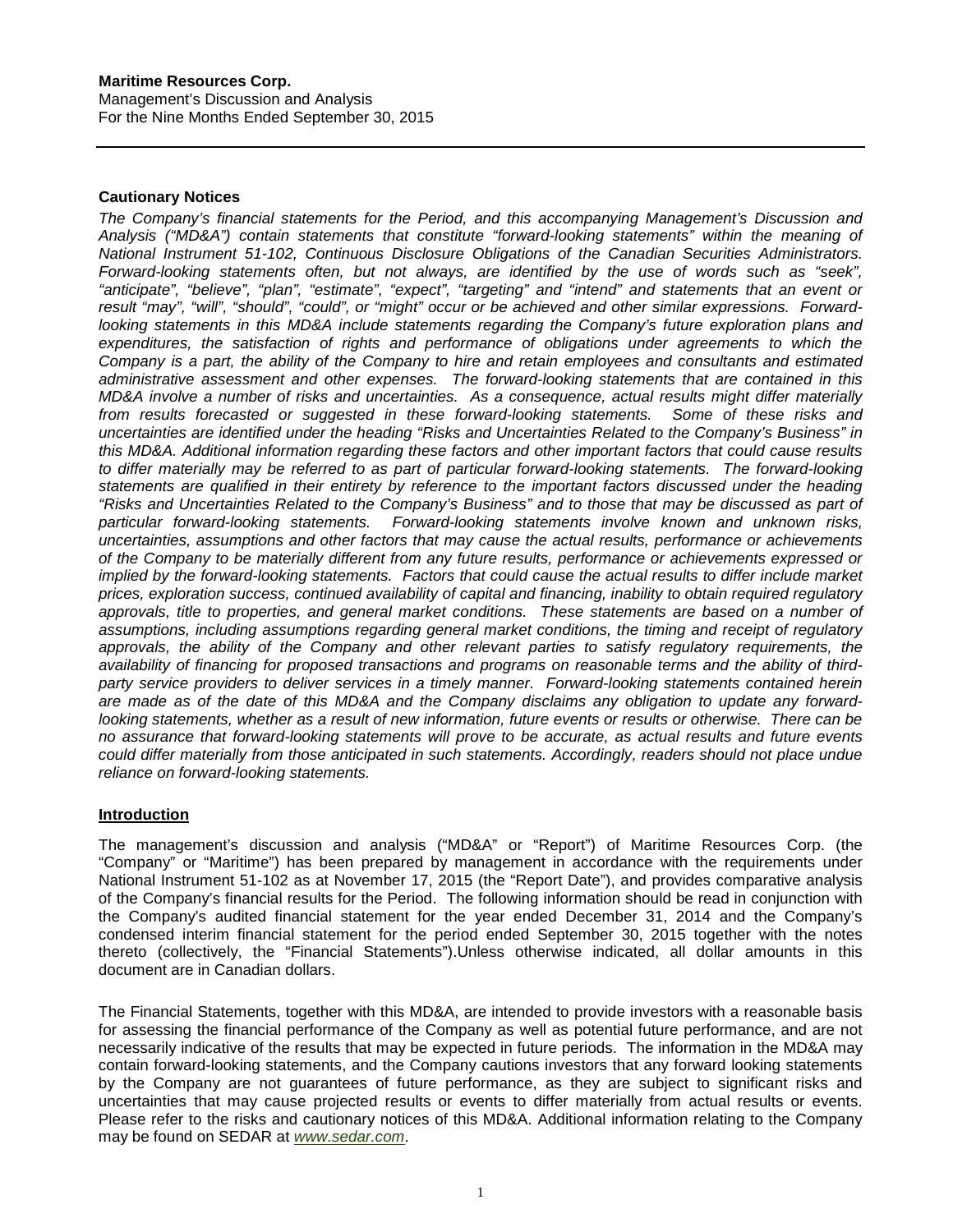# <span id="page-2-0"></span>**Qualified Person**

Bernard Kahlert, P.Eng. is the qualified person under National Instrument 43-101, responsible for the technical information presented in this MD&A and the supervision of work done in association with the exploration and development programs in respect of the Company's exploration property.

# <span id="page-2-1"></span>**Conversion Tables**

For ease of reference, the following information is provided (www.onlineconversion.com):

| <b>Conversion Table</b> |               |           |                 |  |  |  |  |  |  |
|-------------------------|---------------|-----------|-----------------|--|--|--|--|--|--|
| <b>Imperial</b>         | <b>Metric</b> |           |                 |  |  |  |  |  |  |
| 1 Acre                  | $=$           | 0.404686  | <b>Hectares</b> |  |  |  |  |  |  |
| 1 Foot                  | $=$           | 0.304800  | <b>Metres</b>   |  |  |  |  |  |  |
| 1 Mile                  | $=$           | 1.609344  | Kilometres      |  |  |  |  |  |  |
| 1 Ton                   | $=$           | 0.907185  | Tonnes          |  |  |  |  |  |  |
| 1 Ounce (troy)/ton      | $=$           | 34.285700 | Grams/Tonne     |  |  |  |  |  |  |

#### **Precious metal units and conversion factors**

| ppb     | - Part per billion      |            | 1 ppb                  | $=$ | 0.0010    | ppm  | $=$ | $0.000030$ oz/t  |  |
|---------|-------------------------|------------|------------------------|-----|-----------|------|-----|------------------|--|
| ppm     | - Part per million      |            | $100$ ppb              | $=$ | 0.1000    | ppm  | $=$ | $0.002920$ oz/t  |  |
| OZ.     | - Ounce (troy)          | 10,000 ppb |                        | $=$ | 10.0000   | ppm  | $=$ | 0.291670 oz/t    |  |
| oz/t    | - Ounce per ton (avdp.) |            | ppm                    | $=$ | 1.0000    | uq/q | $=$ | 1.000000 g/tonne |  |
| g       | - Gram                  |            |                        |     |           |      |     |                  |  |
| g/tonne | - gram per metric ton   |            | 1 oz/t                 | $=$ | 34.2857   | ppm  |     |                  |  |
| mg      | - milligram             |            | 1 Carat                | $=$ | 41.6660   | mg/g |     |                  |  |
| kg      | - kilogram              |            | 1 ton $(\text{avdp.})$ | $=$ | 907.1848  | ka   |     |                  |  |
| ug      | - microgram             |            | 1 oz (troy)            | $=$ | 31.1035 g |      |     |                  |  |
|         |                         |            |                        |     |           |      |     |                  |  |

# <span id="page-2-2"></span>**Description of Business and Overall Performance**

The Company is a gold and base metals exploration company with a focus on Canadian mining opportunities. The Company is a reporting issuer in British Columbia and Alberta, and trades on the TSX Venture Exchange under the symbol MAE.

*Securities:*

- On February 13, 2015, Commander Resources Ltd. ("Commander") granted Maritime, or its nominees, the option to purchase 10,000,000 of the 11,440,000 common shares of Maritime owned by Commander. Should Maritime elect to acquire any of the shares, that acquisition will be subject to regulatory approval.
- On March 4, 2015, the Company granted stock options allowing for the purchase, in the aggregate, of up to 150,000 common shares of the capital of the Company at \$0.16 per common share until March 4, 2020. During the Period, options allowing for the purchase of up to, in the aggregate, 290,000 common shares of the capital of the Company expired
- On June 24, 2015, the Company announced a non-brokered private placement (the "Placement") of up to 6,666,666 non-flow-through units ("NFT Units") at \$0.15 per NFT Unit and up to 1,388,888 flowthrough units ("FT Units") at \$0.18 per FT Unit. Each NFT Unit will consist of one non-flow-through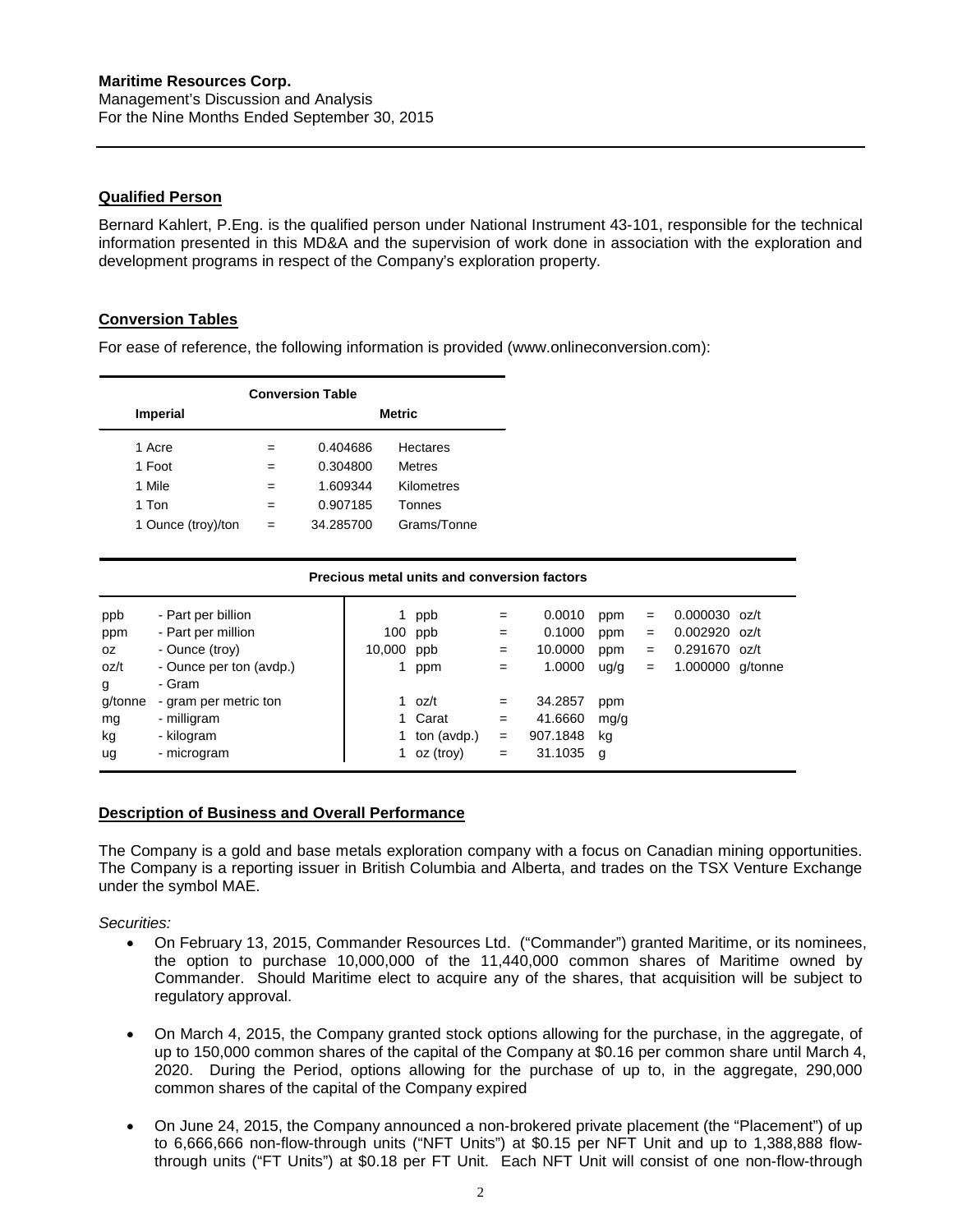common share and one half of one non-transferable share purchase warrant ("NFT Warrant"). Each FT Unit will consist of one flow-through common share and one half of one non-transferable share purchase warrant ("FT Warrant"). Each whole NFT Warrant will allow the holder to acquire one nonflow-through common share at a price of \$0.20 per common share for 24 months following the closing. Each whole FT Warrant will allow the holder to acquire one non-flow-through common share at a price of \$0.23 per common share for 24 months following the closing. Finders' fees in cash and/or in NFT Units, together with broker warrants ("Broker Warrants"), may be payable on a portion of the Placement to finders who assist in the Placement. The Broker Warrants will have the same terms as the NFT Warrants. The Placement and any compensation arrangements are subject to regulatory approval and applicable securities laws.

• In connection with the Placement, the Company received a total of \$25,000.

*Other:*

- On May 7, 2015 the Company received \$19,938 pursuant to an application made with the Newfoundland and Labrador government in respect of the Newfoundland and Labrador Mineral Incentive Junior Exploration Assistance Program ("JEAP") grant for exploration conducted during 2014.
- On July 13, 2015, the Company received \$17,000 from the Government of Newfoundland and Labrador in respect of return of deposits on certain leases.
- Effective April 1, 2015, the Company agreed to provide for directors' fees, as to \$1,500 per month for each of the 5 non-executive directors. At September 30, 2015, payment of these fees remained outstanding.

# <span id="page-3-0"></span>**Green Bay Project**

Maritime's Green Bay property in central Newfoundland and Labrador hosts the Company's gold and base metal deposits. The recently closed (2004) Hammerdown Mine includes the adjacent Rumbullion and Muddy Shag Gold deposits. The Orion Gold deposit is situated 1.5 kilometres to the Southwest and the Lochinvar base-precious metal deposit is located 1 kilometre East of Hammerdown. Maritime has been reviewing the setting of the gold deposits in the Hammerdown area to prepare conducting an exploration program to expand the gold resource adjacent to the known gold zones.

Pursuant to the Letter of Intent ("LOI") entered into with Rambler Metals and Mining PLC on November 17, 2014, the Company is working with Rambler Canada Limited ("Rambler") in reviewing tender bids to conduct prefeasibility engineering and evaluation ('PFS') on the Hammerdown project. There remains good exploration potential on the property which Maritime will continue to advance while Rambler focuses its efforts on the viability of restoring Hammerdown mine itself.

#### During fiscal 2014:

Maritime staff started preparing the resource model of the Lochinvar deposit. In addition, planning of future work needed on Hammerdown and Orion that will be needed to convert Inferred Resources to Measured and Indicated Resources.

A program of fieldwork was planned. Assessment work was required on four mineral claims and a mining lease had to be surveyed on the Orion Gold Deposit. Personnel traveled to the property on June 28 to complete line cutting and soil sampling. At the Vancouver office, presentations were made and discussions were held with financial parties to provide funding advancement for the Hammerdown Gold Deposit.

Assessment work on 5 Green Bay claims. The field program consisted of soil sampling in areas of limited or no coverage. A total of 303 samples were collected and assayed for gold and geochemically analyzed for 31 base /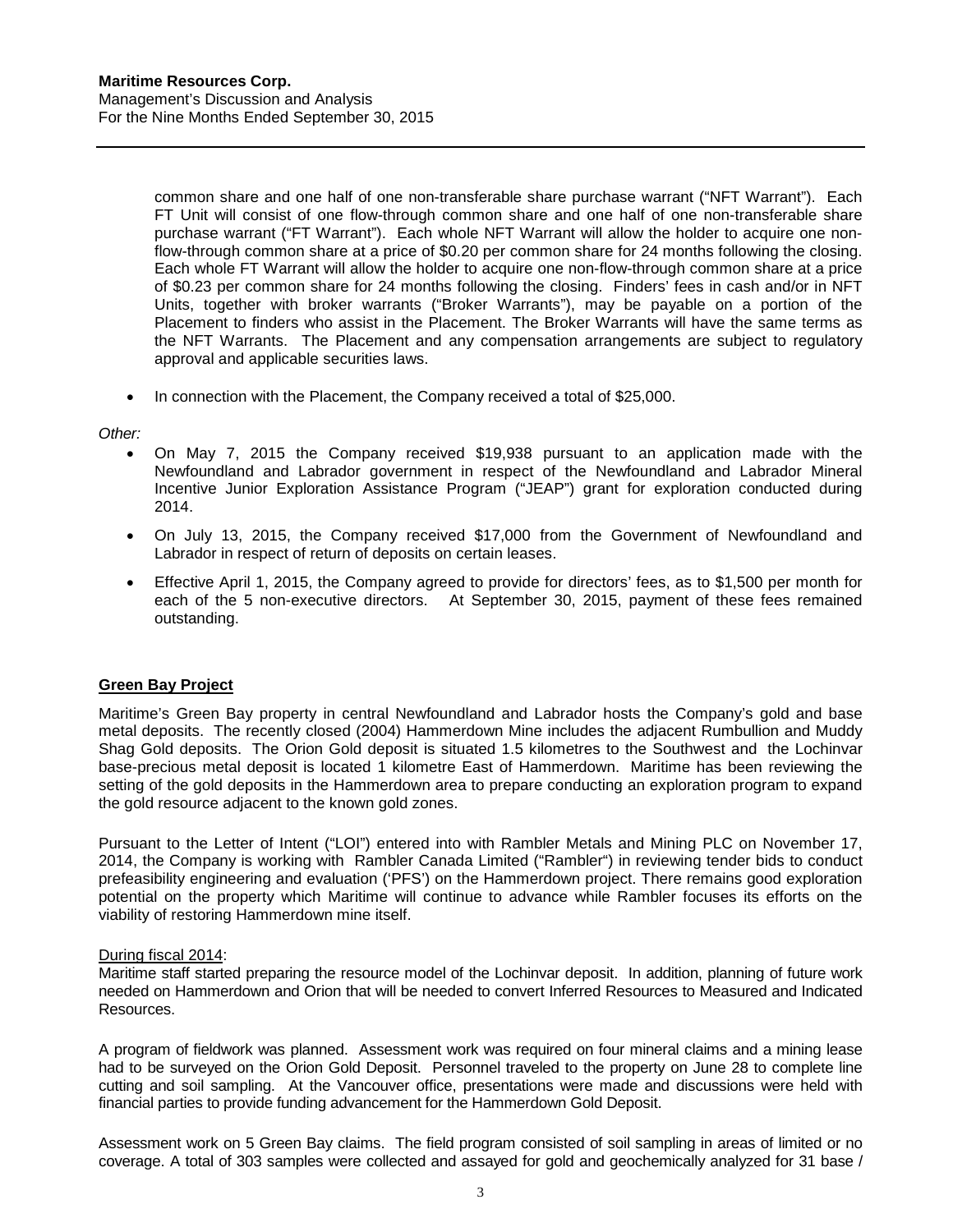trace elements. Encouraging gold values were received, including a high of 260 ppb Au in one soil sample. Also, 2 strong zinc anomalies with values over 600 ppm Zn over 200-300 m along stratigraphic strike were returned. Some infill soil sampling and follow-up trenching for these anomalies is planned for next year. An assessment report has been submitted to cover these claims for at least 1 year.

On November 17, 2014, the Company announced entering into the LOI with Rambler, to evaluate the economic potential of re-opening the past producing Hammerdown gold mine. Under the terms of the LOI, the companies will negotiate and enter into a mutually agreeable Engineering and Evaluation Service Agreement to evaluate and determine the mineable ounces available on the property. Following a positive economic analysis, should both companies agree to proceed with the development of the project, they will negotiate and enter into mutually agreeable management services and toll milling agreements that could see Rambler manage the process of reopening the old Hammerdown mine. If viable, this arrangement could allow Hammerdown material to be toll treated in the gold hydromet CIP circuit at the Nugget Pond milling facility at a rate of up to 500 metric tonnes per day ('mtpd'). It is anticipated that the engineering, procurement, permitting and construction of the new grinding circuit at Nugget Pond could be completed in a timely manner, with the Hammerdown material being scheduled and ready for trucking based on the same timeline. A toll milling fee would be negotiated to cover the capital expenditures and margin required to process the material at the Nugget Pond milling facility including permanent storage of Hammerdown tailings at the Nugget Pond site. Throughout the process the Green Bay Property will remain 100% owned by Maritime along with all rights to continue exploring the land package.

|                                        |    | September 30, 2015 |   | December 31, 2014 |
|----------------------------------------|----|--------------------|---|-------------------|
| Balance at the beginning of the period | S  | 4,878,826          | S | 4,600,234         |
| Exploration costs:                     |    |                    |   |                   |
| Drilling                               |    |                    |   | 3,075             |
| Geology and reports writing            |    | 17,985             |   | 160,934           |
| Geochemistry                           |    |                    |   | 7,063             |
| Property                               |    | (3,632)            |   | 26,872            |
|                                        |    | 14,353             |   | 197,944           |
| Less:                                  |    |                    |   |                   |
| Recoveries & Grants                    |    |                    |   |                   |
| Net additions                          |    | 14,353             |   | 197,944           |
| Balance at the end of the period       | \$ | 4,893,179          | S | 4,798,178         |

Expenditures incurred on the Green Bay property during the periods ended September 30, 2015 and December 31, 2014 are as follows:

Orion Mining Lease # 227 covering 308 Ha was granted during the quarter. Lochinvar Mining Lease # 191 covering 34 Ha is several years old. Both leases are owned 100% by Maritime and are registered with the Mineral Lands Division of the Mines Department.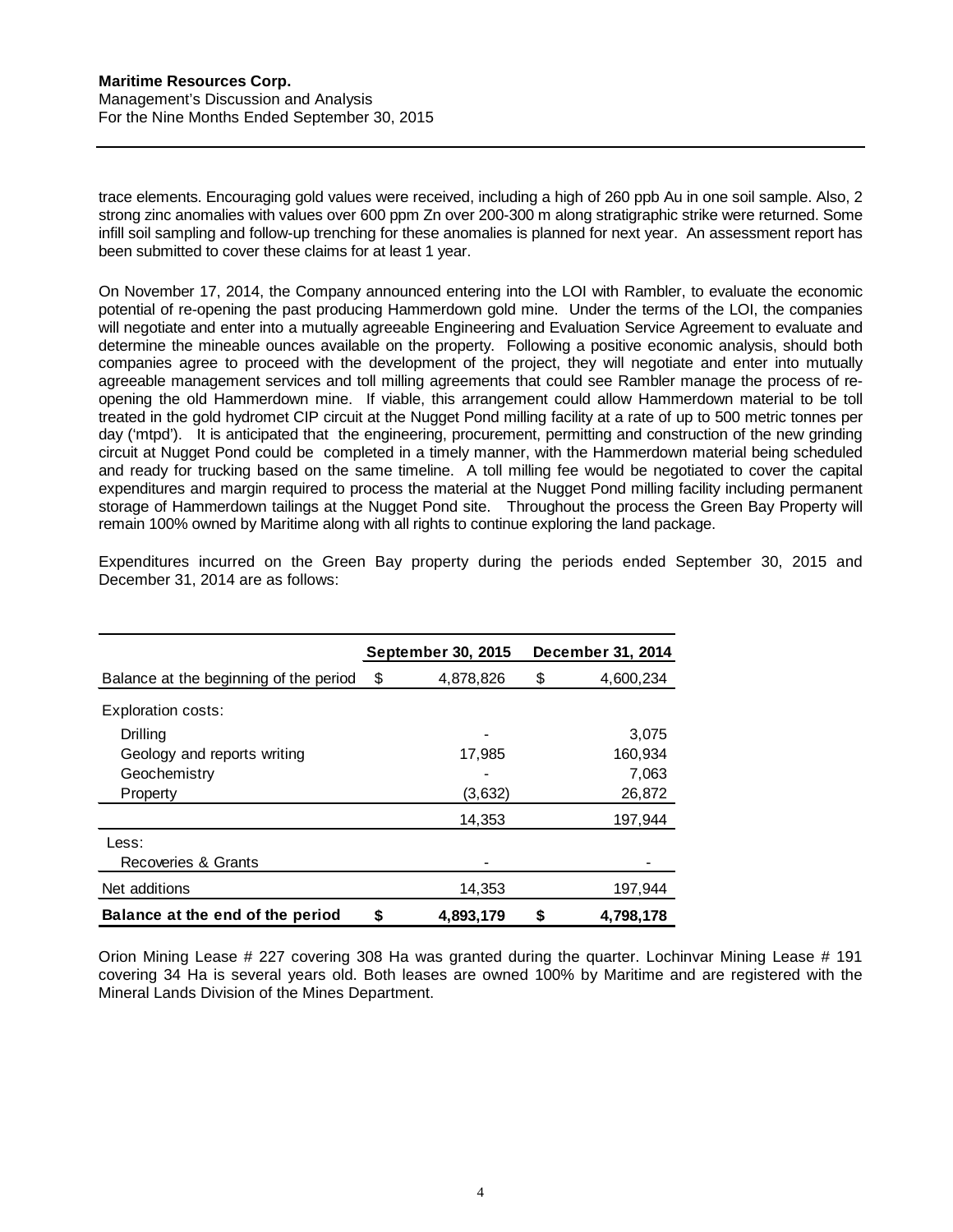# **Summary of Quarterly Results and Discussion of Operations**

The selected information set out below has been gathered from the most recent eight quarterly financial statements for each respective financial period and is based on IFRS and Canadian GAAP.

|                                            |    | Sept 30<br>2015          | Jun. 30<br>2015 |     | <b>Mar 31</b><br>2015 | Dec. 31<br>2014 |     | Sep. 30<br>2014 |      | <b>Jun. 30</b><br>2014   |      | Mar. 31<br>2014          |      | Dec. 31<br>2013 |
|--------------------------------------------|----|--------------------------|-----------------|-----|-----------------------|-----------------|-----|-----------------|------|--------------------------|------|--------------------------|------|-----------------|
| <b>Exploration and evaluation assets</b>   | \$ | 4.893.179 \$             | 4.878.826       |     | $$4.860.054$ \$       | 4.798.178       |     | \$4,777,605     |      | \$4,704,464              | S.   | 4,643,390 \$4,600,234    |      |                 |
| <b>Financing expense</b>                   | \$ | 16.174 \$                | 15.999          | S   | 15.824 \$             | $6.996$ \$      |     |                 | \$.  | $1.710$ \$               |      | 2.959                    | - \$ | 15,600          |
| G&A (incl. share based compensation)       |    | 146.410 \$               | 88.687 \$       |     | 135.170 \$            | $97,012$ \$     |     | 63.951          | \$.  | 256.382 \$               |      | 151,564                  | - \$ | 110.396         |
| Share-based payments                       |    |                          | 130             | \$  | 27.032 \$             | 19.298          | -S  | 1.417           | -S   | 152.845 \$               |      | 60                       | - \$ | 316             |
| Adjusted G&A (net of share based payments) |    | 146.410 \$               | 88.557          | \$. | 107.138 \$            | 77.714          | S   | 62.534          | \$.  | 103.537                  | - \$ | 151.504                  | -S   | 110.080         |
| Deferred Tax Recovery (expense)            |    | $\overline{\phantom{a}}$ |                 |     |                       | $14.350$ \$     |     |                 |      | $\overline{\phantom{a}}$ |      | $\overline{\phantom{a}}$ |      | 27,934          |
| Loss and comprehensive loss                | S  | $(146, 410)$ \$          | $(88, 687)$ \$  |     | $(135, 170)$ \$       | (82,660)        | \$. | (63, 951)       | - \$ | $(256, 382)$ \$          |      | $(151, 564)$ \$          |      | (82, 462)       |
| Loss per share                             |    |                          |                 |     |                       |                 |     |                 |      |                          |      |                          |      |                 |
| -basic and diluted                         | S  | $(0.004)$ \$             | $(0.002)$ \$    |     | $(0.004)$ \$          | $(0.016)$ \$    |     | $(0.002)$ \$    |      | $(0.007)$ \$             |      | (0)                      | - \$ | (0.003)         |

# **Non-IFRS Financial Measures**

Due to the adoption of the accounting standard for share-based payments, the Company's general and administrative quarterly expenses have fluctuated significantly. The granting and vesting of stock options is at the discretion of the Board of Directors and the resulting expenses do not reflect the normal operations of the Company. The Company has included "adjusted general and administrative expenses" without the sharebased payments to be more reflective of normal operations. This financial measurement does not have any standardized meaning prescribed by IFRS and may not be comparable to similar measures presented by other corporations or entities.

# **Discussion of Operations**

# *- Quarter ended September 30, 2015("Quarter") results as compared with the quarter ended September 30, 2014 ("2014 Quarter")*

The Company incurred total general and administrative expenses of \$146,410during the Quarter (2014 Quarter: \$63,951). Included in general and administrative expenses are share-based payments, a non-cash item resulting from the application of the Black-Scholes Option Pricing Model using assumptions in respect of expected dividend yield average risk-free interest rates, expected life of the options and expected volatility. After deducting this non cash item, expenses were \$146,410 for the Quarter (2014 Quarter: \$62,534). The Company incurred expenditures of \$38,400(2014 Quarter: \$23,400) on consulting, \$45,000 in directors fees accrued in respect of the period April 1 to September 30, 2015 (2014 Quarter: \$nil),\$16,570 (2014 Quarter: \$10,724) on investor relations and promotion,\$18,446 (2014 Quarter: \$15,168) on administration, and financing expenses and interest of \$16,174 (2014 Quarter: \$nil).

# *- Nine months ended September 30, 2015 compared with the nine months ended September 30, 2014*

The Company had no revenue for the nine months ended September 30, 2015 and 2014. General and administrative expenses for the Period decreased to \$385,271 as compared with \$471,897 for the nine month period ended September 30, 2014, of which \$27,163 (2014: \$154,321) was in respect of non-cash sharebased payments.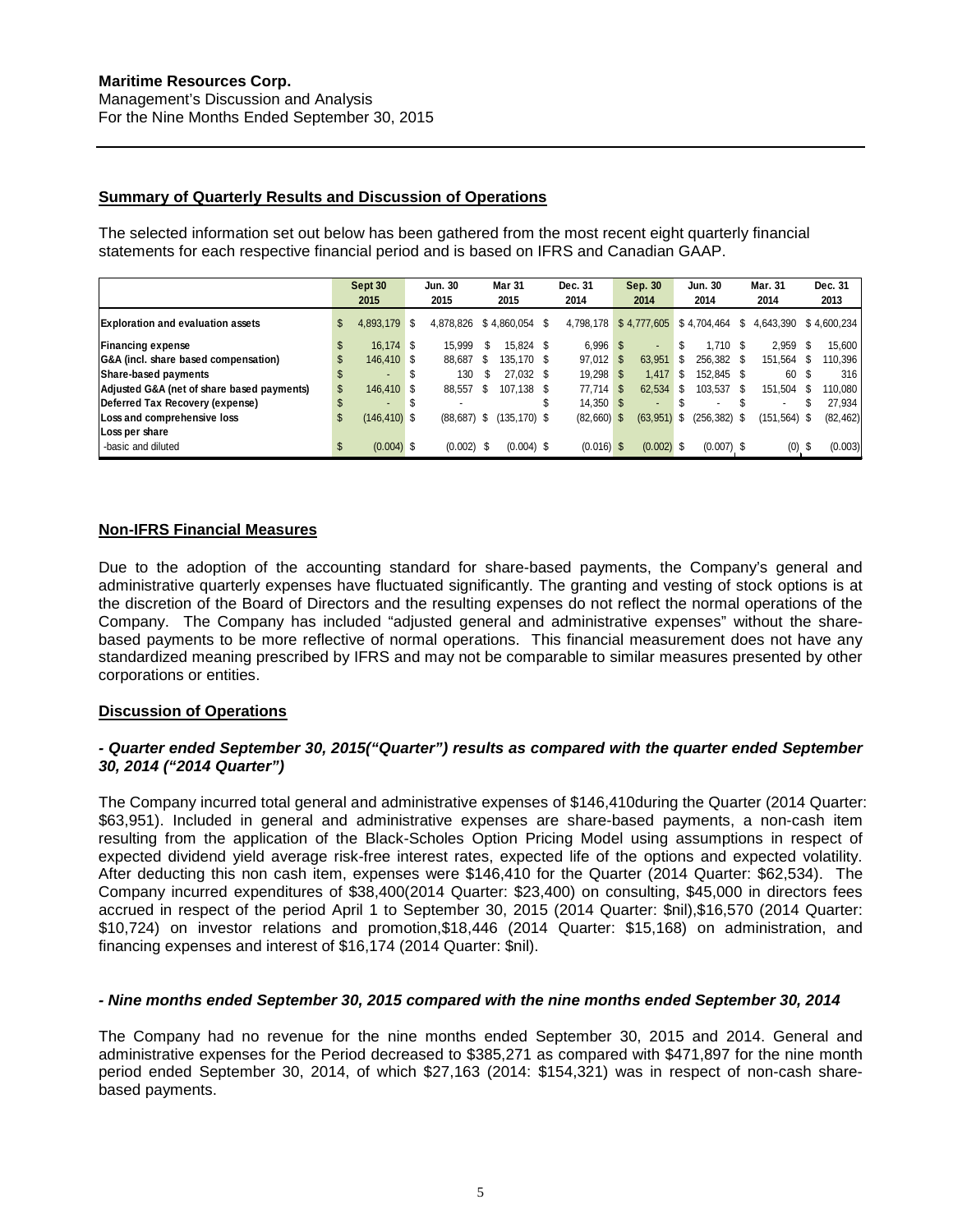The following are the major variances:

- Consulting expenses decreased by approximately 14% as to \$100,200 for the Period, as compared with \$113,767 in 2014. The decrease is the result of lower fees for the services of the current CEO.
- Financing expense and interest on loans payable of \$47,993 for the Period (2014: \$4,669) relates to loans and amortization of the value of bonus shares issued to lenders.
- Investor relations and promotion decreased to \$61,366 (2014: \$75,948) as a result of less activity due to continued poor market conditions.

# <span id="page-6-0"></span>**Liquidity**

The financial statements are prepared on a 'going concern' basis, which contemplates that the Company will continue in operation for the foreseeable future and will be able to realize its assets and discharge its liabilities in the normal course of business. The Company's ability to continue as a going concern is dependent on its ability to raise additional funds or the attainment of profitable operations. The Company will need to raise or borrow money for exploration and administration expenditures, and to settle current liabilities, and to ensure it maintains sufficient funds to keep its claims and property agreements in good standing. Current sources of funding are undetermined and management continues to review potential financings options. Although the Company has been successful at raising funds in the past through the issuance of share capital, it is uncertain whether it will be successful or able to continue to do so in the future.

At September 30, 2015 and December 31, 2014 the Company had:

- A deficit of \$2,347,204 (December 31, 2014: \$1,961,907).
- working capital deficit of \$524,837(December 31, 2014: \$96,702).
- Cash of \$8,378 (December 31, 2014: \$155,709).
- accounts payable and accrued liabilities, including interest payable on loan, of \$279,083 (December 31, 2014: \$34,118).
- Principal payable on loans of \$275,000 (December 31, 2014: \$275,000).

# <span id="page-6-1"></span>**Related Party Transactions**

# **Services**

i. From January 1 to September 30, 2014, the Company had arrangements with a company related by virtue of common directorship and which, at December 31, 2014, held approximately 26% of the Company's issued and outstanding shares, in respect of rent, accounting, investor relations, office administration, and insurance. The Company incurred the following charges during the periods ended September 30, 2015 and 2014:

|                       | For the Three Months Ended |                          |                    |        | For the Nine Months Ended |  |  |                    |  |  |
|-----------------------|----------------------------|--------------------------|--------------------|--------|---------------------------|--|--|--------------------|--|--|
|                       |                            | September 30, 2015       | September 30, 2014 |        | <b>September 30, 2015</b> |  |  | September 30, 2014 |  |  |
| Rent                  |                            |                          |                    | 10,356 |                           |  |  | 10,356             |  |  |
| IR & conference       |                            | $\overline{\phantom{0}}$ |                    | 10,299 |                           |  |  | 10.299             |  |  |
| Office administration |                            |                          |                    | 1.141  |                           |  |  | 1,141              |  |  |
|                       |                            |                          |                    | 21.796 |                           |  |  | 21.796             |  |  |

At September 30, 2015, accounts payable and accrued liabilities included \$3,865 (2014: \$3,994) due to that party.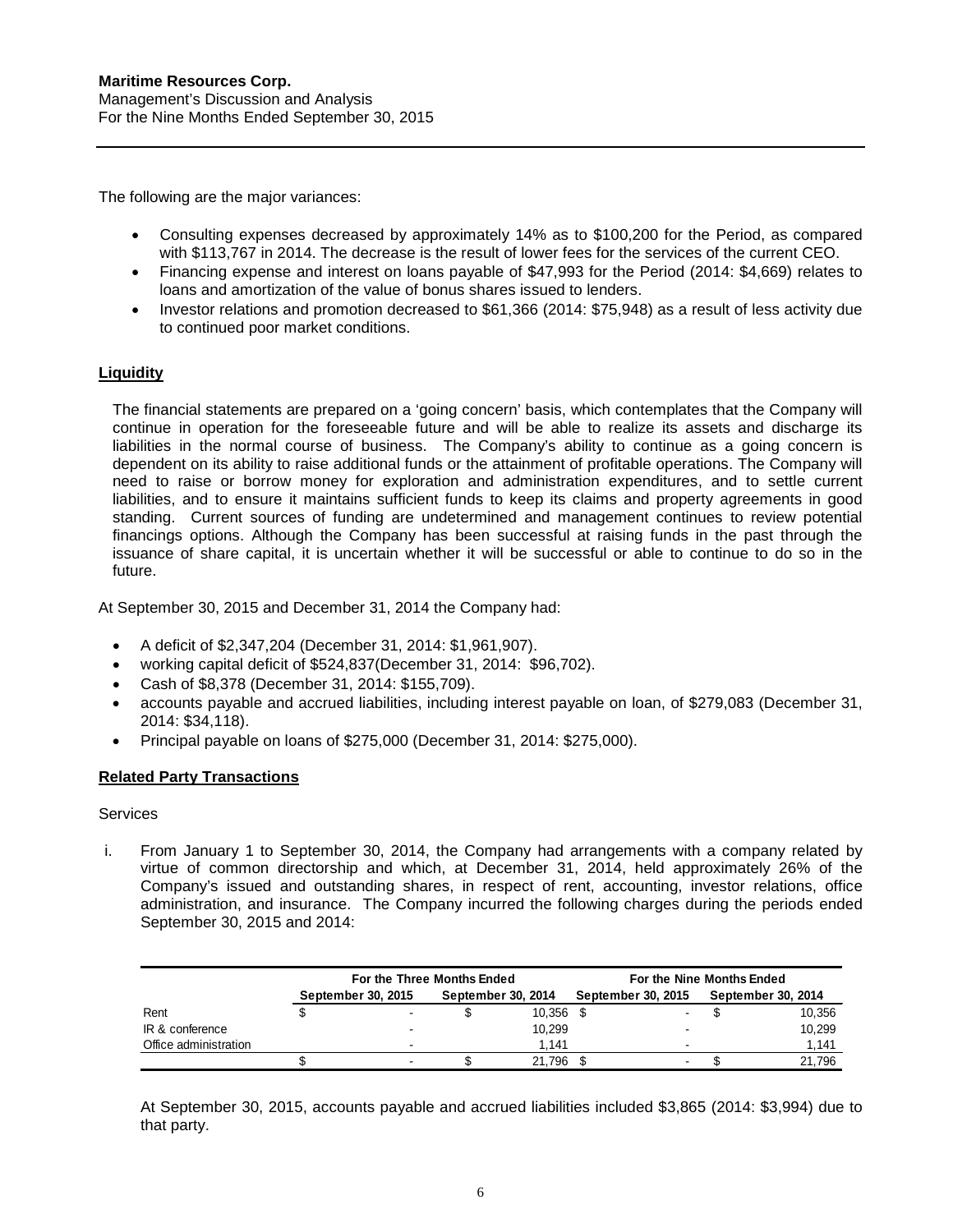ii. Effective July 1, 2014 the Company entered into arrangement with an administration and exploration services contractor ("AESC") in which a director is a shareholder, pursuant to which it receives office, administrative and exploration services. For the periods ended September 30, 2015 and 2014, the Company was charged for exploration costs and to reimburse office and administrative costs as follows:

|                       | For the Three Months Ended |                    |  |                    | For the Nine Months Ended |                           |  |                           |  |  |
|-----------------------|----------------------------|--------------------|--|--------------------|---------------------------|---------------------------|--|---------------------------|--|--|
|                       |                            | September 30, 2015 |  | September 30, 2014 |                           | <b>September 30, 2015</b> |  | <b>September 30, 2014</b> |  |  |
| Rent                  |                            | 9.393              |  | ۰.                 |                           | 27,393                    |  |                           |  |  |
| Consulting            |                            |                    |  |                    |                           | 7.500                     |  |                           |  |  |
| Geological consulting |                            | 2.475              |  |                    |                           | 30,525                    |  |                           |  |  |
| Office administration |                            | 1.839              |  |                    |                           | 10.171                    |  | $\blacksquare$            |  |  |
|                       |                            | 13.707             |  |                    |                           | 75,589                    |  |                           |  |  |

At December 31, 2014, the Company had advanced \$8,500 to AESC for future services (2013: \$Nil). The advance was settled prior to March 31, 2015. At September 30, 2015 the company owed \$24,751 (2014: \$Nil) to AESC.

# <span id="page-7-0"></span>**Compensation of Key Management Personnel**

Key management personnel consists of Douglas Fulcher (CEO and President and a Director of the Company), Jeannine Webb (CFO), Bernard Kahlert (VP, Exploration), Janice Davies (Corporate Secretary) and the nonexecutive Directors of the Company (Maynard Brown, David McCue, Allan Williams, Peter Mercer and Andrew Pooler).

| Consulting            | JD Consulting Ltd., a company owned by Janice Davies, Corporate Secretary                |  |  |  |  |  |
|-----------------------|------------------------------------------------------------------------------------------|--|--|--|--|--|
|                       | Venturex Consulting, a company owned by Jeannine Webb, CFO                               |  |  |  |  |  |
|                       | Pamicon Developments, a company in which Douglas Fulcher, CEO and President, and         |  |  |  |  |  |
|                       | a director, is a shareholder.                                                            |  |  |  |  |  |
| Geological consulting | B.H. Kahlert & Associates Ltd., is a company owned by Bernard Kahlert, VP of Exploration |  |  |  |  |  |

The remuneration of key management personnel during the period ended September 30, 2015 and 2014were as follows:

|                       | For the Three Months Ended |                    |  |                    | For the Nine Months Ended |                    |  |                          |  |  |  |
|-----------------------|----------------------------|--------------------|--|--------------------|---------------------------|--------------------|--|--------------------------|--|--|--|
|                       |                            | September 30, 2015 |  | September 30, 2014 |                           | September 30, 2015 |  | September 30, 2014       |  |  |  |
| Consulting            |                            | 38.400             |  | 23,400             |                           | 107.700            |  | 113,767                  |  |  |  |
| Directors' fees       |                            | 45.000             |  |                    |                           | 45,000             |  | $\overline{\phantom{a}}$ |  |  |  |
| Geological consulting |                            | 24.375             |  | 16.200             |                           | 79.725             |  | 48.600                   |  |  |  |
| Share-based payments  |                            |                    |  | -                  |                           | 27.163             |  | 121,646                  |  |  |  |
|                       |                            | 107.775            |  | 39.600             |                           | 259.588            |  | 284.013                  |  |  |  |

At September 30, 2015, \$41,750 (2014:\$Nil) was owed to an officer and former director of the Company in respect of services provided to the Company, \$48,885 (2014: \$Nil) was owed to the CEO and a director of the Company in respect of services rendered, \$7,875 (2014: \$Nil) was owed to the CFO of the Company in respect of services rendered and \$8,821 was owed to an officer of the Company in respect of services and expenses incurred on behalf of the Company. Effective April 1, 2015, the Company has agreed to provide for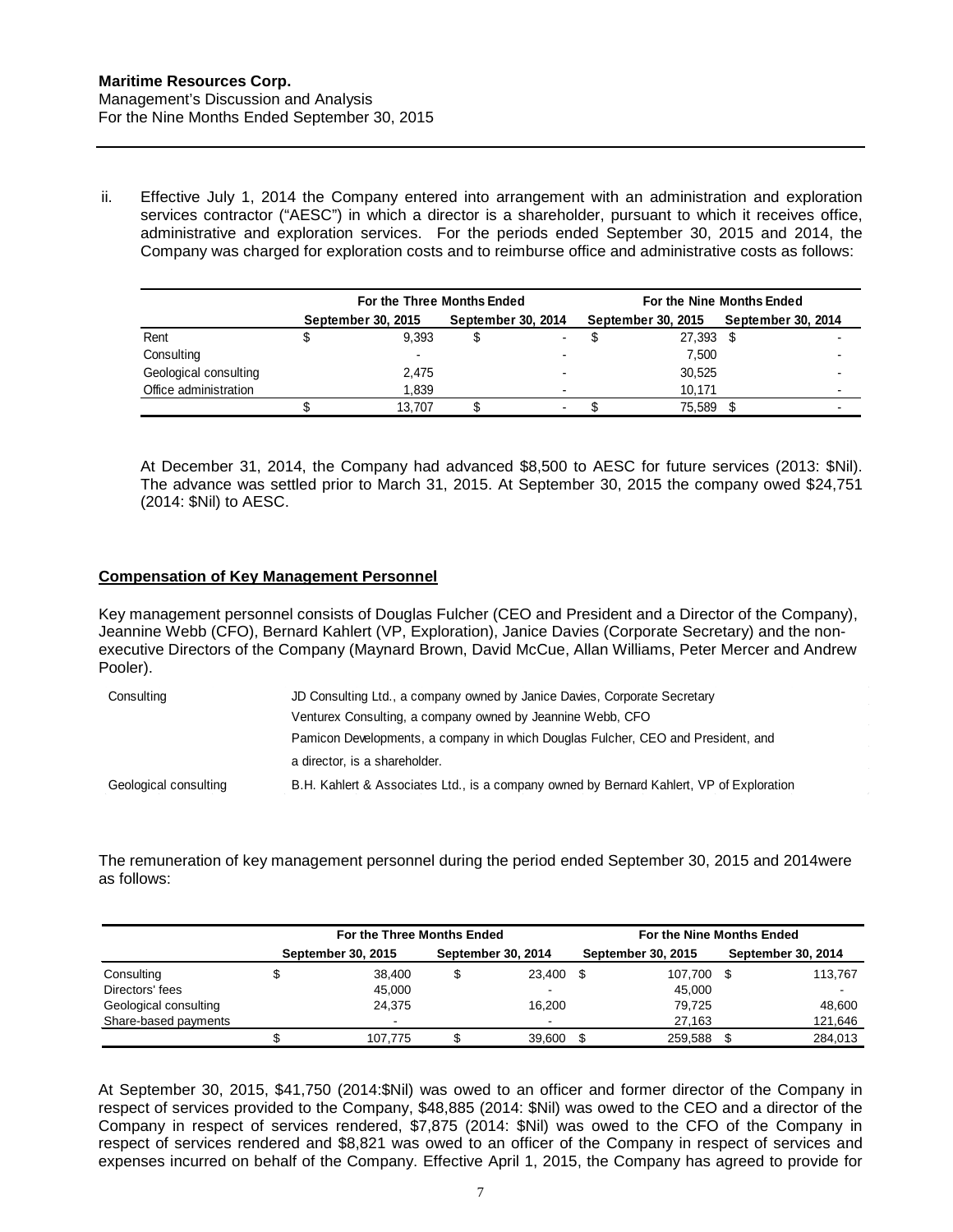directors' fees, as to \$1,500 per month for each of the 5 non-executive directors. At September 30, 2015, all of these directors' fees totalling \$45,000 had been accrued and remain unpaid.

Key management personnel were not paid post-employment benefits, termination benefits or other long-term benefits during the Period.

## <span id="page-8-0"></span>**Proposed Transactions**

There are no proposed transactions to be reported.

#### <span id="page-8-1"></span>**Subsequent Events**

- a) On October 1, 2015, incentive stock options allowing for the purchase of up to 1,000,000 common shares of the Company at \$0.15 per share expired. On November 13, 2015, incentive stock options allowing for the purchase of up to in the aggregate 1,785,000 common shares of the Company at \$0.15 per shares for a period of five years were granted to directors, officers employees and consultants of the Company. The options are governed by the Company's stock option plan and the TSX-Venture Exchange policies.
- b) On October 8, 2015, the Company, pursuant to an arrangement not yet reduced to writing, received an advance of \$30,000.
- c) On October 15, 2015, the Company, in respect of the Placement, received \$25,000.
- d) On November 5, 2015, the Company announced, subject to regulatory approval, a private placement coupled with streaming royalties, to raise up to \$1,500,000 (the "Offering") by way of non-brokered private placement of units ("Equity Units") coupled with a streaming Royalty ("Royalty Units") that will return 100% of the original investment made pursuant to the Offering to investors, which streaming Royalty is to be paid out of production from the Company's Green Bay project ("Project"). As a condition of the Offering, all participants acquiring Equity Units will be required to acquire an equal number of Royalty Units, at a total combined price of \$0.15.The Offering is comprised of up to 10,000,000 Equity Units at \$0.14 per Equity Unit, with each Equity Unit consisting of one common share and on half of one non-transferable share purchase warrant ("Warrant"). Each whole Warrant attached to the Equity Units will entitle the holder to purchase one additional common share at a price of \$0.20 per common share for 24 months following closing. The Royalty Units will have a price of \$0.01 per Royalty Unit, and, subject to written consent of the Company, may be assigned or transferred in their entirety only. Total royalties payable from the Royalty Units ("Royalty Payment") will be capped at an amount equal to 100% of the total Offering, with Royalty Payments being made annually beginning on the first anniversary of the date of commencement of commercial production for the Project. Royalty Payments will be funded solely from 10% of annual net cash flow from the Project, with net cash flow representing net production revenues realized from the Project after deduction all Project operating and debt servicing costs. At the option of the Company, Royalty Payments will be paid either in cash or in gold. Finders' fees in cash or Equity Units together with Finder/Broker Warrants, which will have the same terms as the Warrants attached to the Equity Units, may be payable on a portion of the placement to finders or brokers who assist in the placement, in accordance with applicable securities laws.

#### <span id="page-8-2"></span>**Off Balance Sheet Arrangements**

The Company has no off balance sheet arrangements.

# <span id="page-8-3"></span>**Risks and Uncertainties Related to the Company's Business**

Resource exploration is a speculative business and involves a high degree of risk. There is a significant probability that the expenditures made by the Company in exploring its properties will not result in discoveries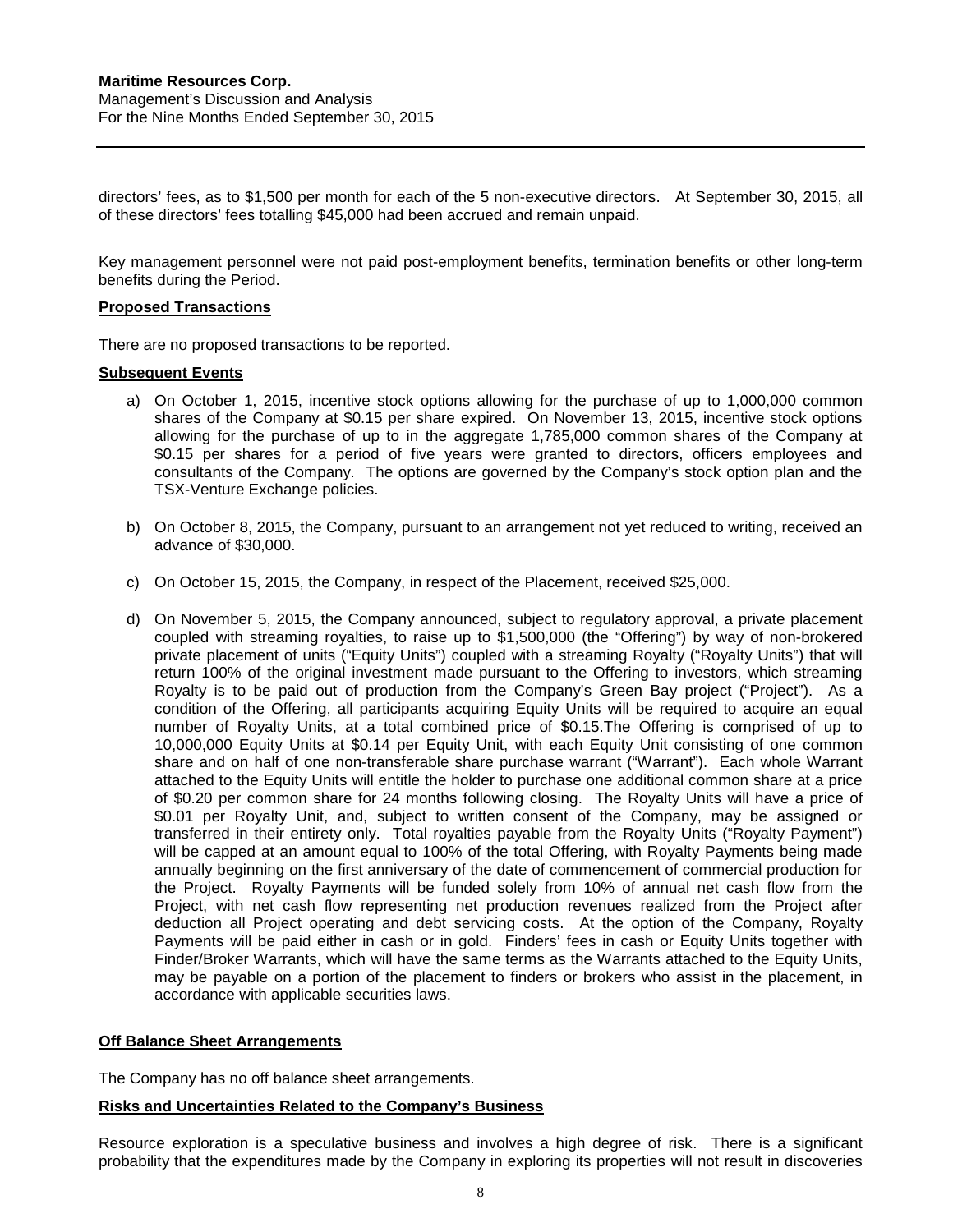of commercial quantities of minerals. A high level of ongoing expenditures is required to locate and estimate ore reserves, which are the basis for further development of a property. Capital expenditures to attain commercial production stage could be substantial. The following sets out the principal risks faced by the Company.

Exploration. The Company is seeking mineral deposits on exploration projects where there are not yet established commercial quantities. There can be no assurance that economic concentrations of minerals will be determined to exist on the Company's property holdings within existing investors' investment horizons or at all. The failure to establish such economic concentrations could have a material adverse outcome on the Company and its securities. The Company's planned programs and budgets for exploration work are subject to revision at any time to take into account results to date. The revision, reduction or curtailment of exploration programs and budgets could have a material adverse outcome on the Company and its securities.

Market. The Company's securities trade on public markets and the trading value thereof is determined by the evaluations, perceptions and sentiments of both individual investors and the investment community taken as a whole. Such evaluations, perceptions and sentiments are subject to change; both in short term time horizons and longer term time horizons. An adverse change in investor evaluations, perceptions and sentiments could have a material adverse outcome on the Company and its securities.

Commodity Price. The Company's exploration projects are primarily related to exploration for gold and other precious metals in Canada. These minerals have recently been the subject of significant price fluctuations, and as such, there can be no assurance that that investors' evaluations, perceptions, beliefs and sentiments will continue to favour these target commodities. An adverse change in these commodities' prices, or in investors' beliefs about trends in those prices, could have a material adverse outcome on the Company and its securities.

Title.Although the Company has exercised the usual due diligence with respect to title to properties in which it has interests, there is no guarantee that title to the properties will not be challenged or impugned. The Company's mineral property interests may be subject to prior unregistered agreements or transfers or land claims, and title may be affected by undetected defects.

Financing. Exploration and development of mineral deposits is an expensive process, and frequently the greater the level of interim stage success the more expensive it can become. The Company has no producing properties and generates no operating revenues; therefore, for the foreseeable future, it will be dependent upon borrowing funds and/or selling equity in the capital markets to provide financing for its continuing exploration budgets. While the Company has been successful in obtaining financing from the capital markets for its projects in recent years, there can be no assurance that the capital markets will remain favourable in the future, and/or that the Company will be able to raise the financing needed to continue its exploration programs on favourable terms, or at all. Restrictions on the Company's ability to finance could have a material adverse outcome on the Company and its securities.

Share Price Volatility and Price Fluctuations.In recent years, the securities markets in Canada have experienced a high level of price and volume volatility, and the market prices of securities of many companies, particularly junior mineral exploration companies, like the Company, have experienced wide fluctuations which have not necessarily been related to the operating performance, underlying asset values or prospects of such companies. There can be no assurance that these price fluctuations and volatility will not continue to occur.

Key Personnel. The Company's exploration efforts are dependent to a large degree on the skills and experience of certain of its key personnel. The Company does not maintain "key man" insurance policies on these individuals. Should the availability of these persons' skills and experience be in any way reduced or curtailed, this could have a material adverse outcome on the Company and its securities.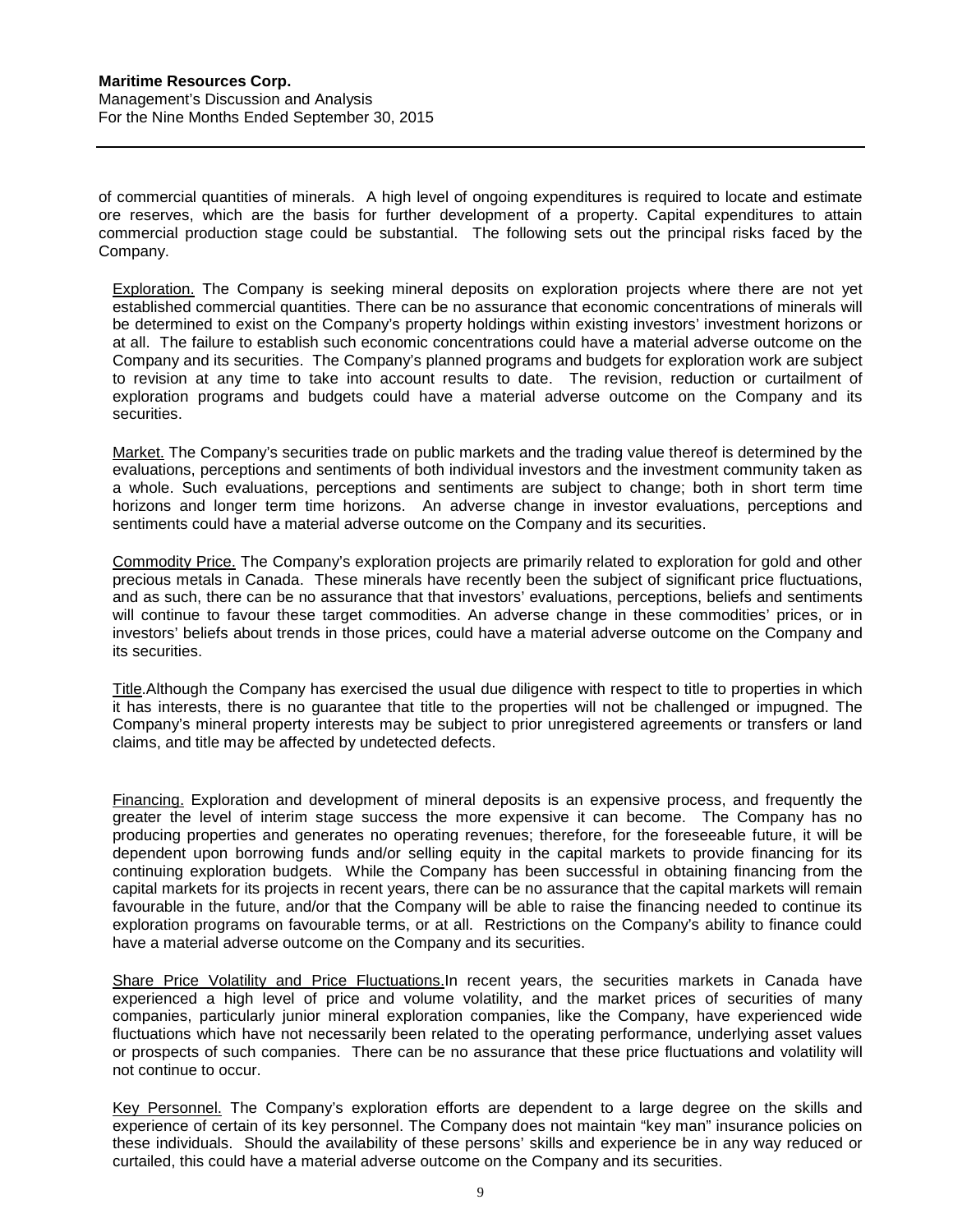Competition.Significant and increasing competition exists for the limited number of mineral property acquisition opportunities available. As a result of this competition, some of which is with large established mining companies with substantial capabilities and greater financial and technical resources than the Company, the Company may be unable to acquire additional attractive mineral properties on terms it considers acceptable.

Realization of Assets. Exploration and evaluation assets comprise a substantial portion of the Company's assets. Realization of the Company's investment in these assets is dependent upon the establishment of legal ownership, the attainment of successful production from the properties or from the proceeds of their disposal. Resource exploration and development is highly speculative and involves inherent risks. While the rewards if an ore body is discovered can be substantial, few properties that are explored are ultimately developed into producing mines. There can be no assurance that current exploration programs will result in the discovery of economically viable quantities of ore. The amounts shown for acquisition costs and deferred exploration expenditures represent costs incurred to date and do not necessarily reflect present or future values.

Environmental and Other Regulatory Requirements.The current or future operations of the Company, including development activities and commencement of production on its properties, require permits from various governmental authorities and such operations are and will be subject to laws and regulations governing prospecting, development, mining, production, exports, taxes, labour standards, occupational health, waste disposal, toxic substances, land use, environmental protection, safety and other matters. Companies engaged in the development and operation of mines and related facilitiescould experience increased costs, and delays in production and other schedules as a result of the need to comply with applicable laws, regulations and permits. There can be no assurance that approvals and permits required to commence production on its properties will be obtained on a timely basis, or at all. Additional permits and studies, which may include environmental impact studies conducted before permits can be obtained, may be necessary prior to operation of the properties in which the Company has interests and there can be no assurance that the Company will be able to obtain or maintain all necessary permits that may be required to commence construction, development or operation of mining facilities at these properties on terms which enable operations to be conducted at economically justifiable costs. Failure to comply with applicable laws, regulations, and permitting requirements may result in enforcement actions there under, including orders issued by regulatory or judicial authorities causing operations to cease or be curtailed, and may include corrective measures requiring capital expenditures, installation of additional equipment, or remedial actions. Parties engaged in mining operations or extraction operations may be required to compensate those suffering loss or damage by reason of such activities and may have civil or criminal fines or penalties imposed for violations of applicable laws or regulations.

Amendments to current laws, regulations and permits governing operations and activities of mining companies, or more stringent implementation thereof, could have a material adverse impact on the Company and cause increases in capital expenditures or production costs or reduction in levels of production at producing properties or abandonment or delays in development of new mineral exploration properties. To the best of the Company's knowledge, it is currently operating in compliance with all applicable environmental regulations.

History of Net Losses; Accumulated Deficit; Lack of Revenue from Operations. The Company has incurred net losses to date. The Company has not yet had any revenue from the exploration activities on its properties. Even if the Company commences development of certain of its properties, the Company may continue to incur losses. There is no certainty that the Company will produce revenue, operate profitably or provide a return on investment in the future.

Uninsurable. The Company and its subsidiaries may become subject to liability for pollution, fire, explosion and other risks against which it cannot insure or against which it may elect not to insure. Such events could result in substantial damage to property and personal injury. The payment of any such liabilities may have a material, adverse effect on the Company's financial position.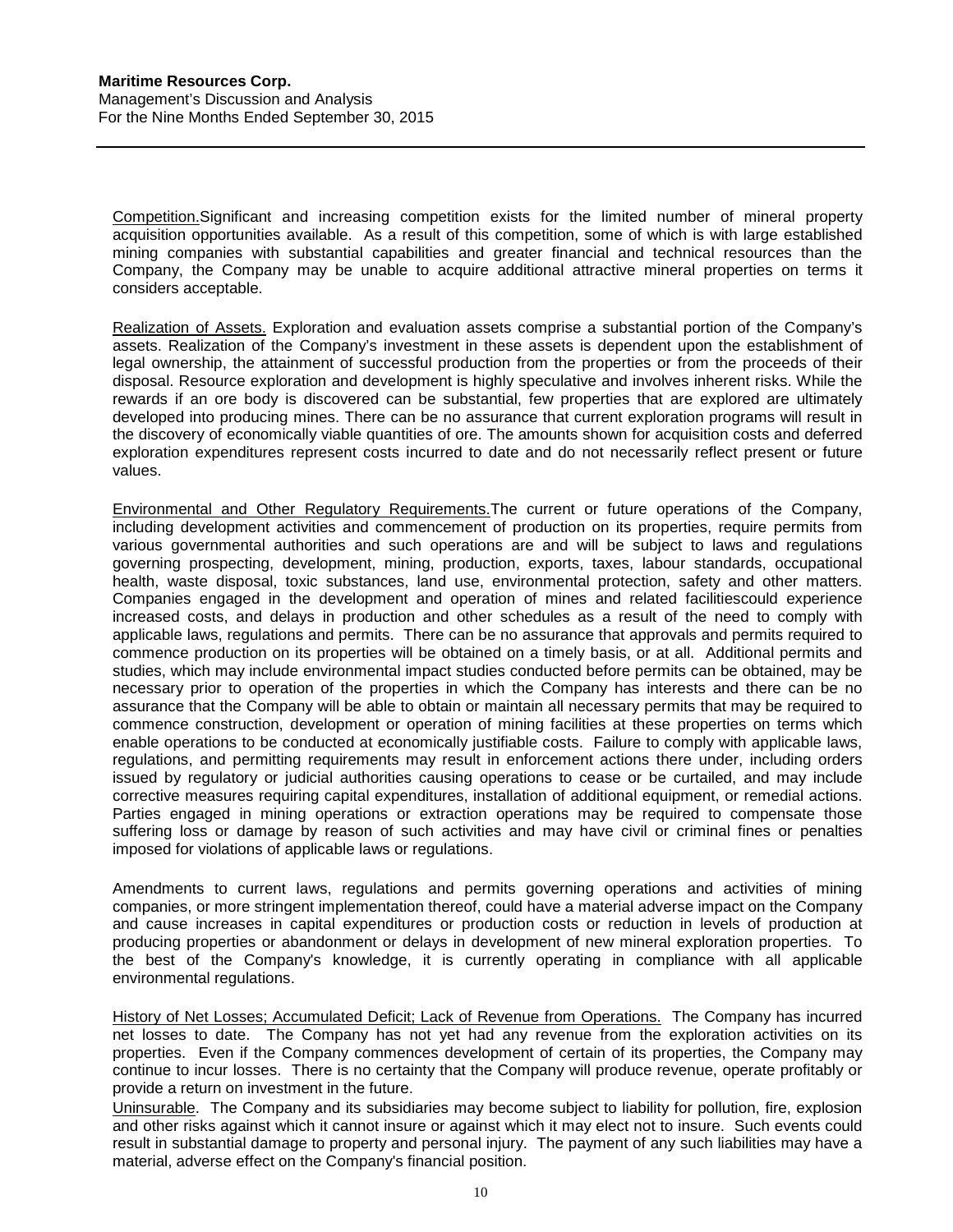Legal Proceedings. As at the date of the Report, there were no legal proceedings against or by the Company.

Critical Accounting Estimates.In the preparation of financial information, management makes judgments, estimates and assumptions that affect, amongst other things, the carrying value of its mineral property assets. All deferred mineral property expenditures are reviewed, on a property-by-property basis, to consider whether there are any conditions that may indicate impairment. When the carrying value of a property exceeds its net recoverable amount that may be estimated by quantifiable evidence of an economic geological resource or reserve, joint venture expenditure commitments or the Company's assessment of its ability to sell the property for an amount exceeding the deferred costs, a provision is made for the impairment in value. Management's estimates of exploration, operating, capital and reclamation costs, if any, are subject to certain risks and uncertainties which may affect the recoverability of mineral property costs. Although management has used its best judgment to estimate of these factors, it is possible that changes could occur in the near term that could adversely affect management's estimate of the net cash flow to be generated from its properties. The Company also uses the Black-Scholes Option Pricing Model in relation to share based payments. Option pricing models require the input of highly subjective assumptions including the expected price volatility. Changes in the subjective input assumptions can materially affect the fair value estimate, and therefore the existing models do not necessarily provide a reliable single measure of the fair value of the Company's stock options granted/vested during the period.

# <span id="page-11-0"></span>**Other MD&A Disclosure Requirements**

#### **New Accounting Policies**

# **Standards, Amendments and Interpretations Affecting the 2015 and Future Year-Ends**

#### Adoption of new IFRS pronouncements

The adoption of the following new IFRS pronouncements did not have an effect on the Company's financial statements:

• IFRS 7,"Financial Instruments: Disclosures" (amendments) is effective for annual periods beginning on or after January 1, 2015.

New accounting standards not yet adopted

- IAS 36, "Impairment of Assets" is effective for annual periods beginning on or after July 1, 2014.
- IFRS 14, "Regulatory Deferral Accounts" is effective for annual periods beginning on or after January 1, 2016.
- IFRS 15, "Revenue from Contracts with Customers" is effective for annual periods beginning on or after January 1, 2017.
- IFRS 9, "Financial Instruments: Classification and Measurement" is effective for annual periods beginning on or after January 1, 2018.

The Company is currently evaluating the impact of this new and amended standard on its financial statements. The impact is not expected to have a material impact on the statements of financial position or results of operations.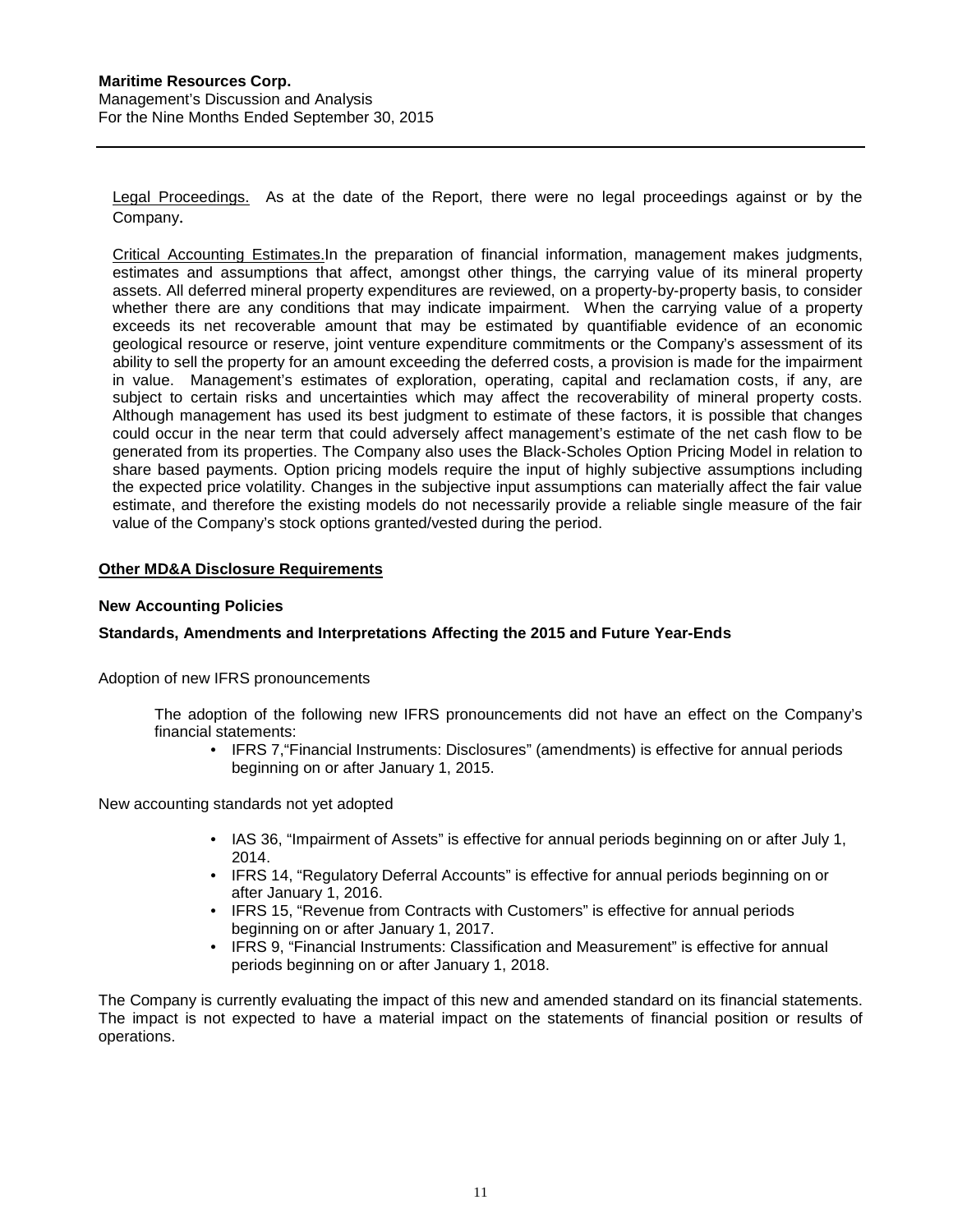## **Financial Instruments & Other Instruments**

The Company has classified its cash as fair value through profit or loss (using level 1 of the fair value hierarchy); receivables (excluding tax arrangements) as loans and receivables; and accounts payable and accrued liabilities and loans as other financial liabilities.

#### (a) Fair value

The carrying values of cash, receivables, and accounts payable and accrued liabilities approximate their fair values due to the short-term maturity of these financial instruments.

(b) Credit risk

Credit risk is the risk that a counter party to a financial instrument will fail to discharge its contractual obligations. The Company is exposed to credit risk with respect to its cash, restricted cash and receivables, other than Goods and Services Tax ("GST") and government funding which may be receivable. The maximum exposure to loss arising from accounts receivable is equal to their carrying amounts.

The Company manages credit risk with respect to its cash by maintaining demand deposits with a major Canadian financial institution; however, this exposes the Company's cash to concentration of credit risk as all amounts are held at a single institution.

There were no changes in the Company's approach to risk during the period ended September 30, 2015.

## **Outstanding Share Data**

As at the Report Date, the Company had:

- 35,867,795 common shares issued and outstanding.
- no warrants outstanding.
- incentive stock options allowing for the purchase of shares in the capital of the Company, as to:

|             | <b>Number of Options</b> | <b>Exercise</b> | <b>Expiry Date</b> |
|-------------|--------------------------|-----------------|--------------------|
|             | 150,000                  | \$0.165         | 26-Nov-15          |
|             | 250,000                  | \$0.200         | 14-Dec-16          |
|             | 200,000                  | \$0.175         | 26-Apr-17          |
|             | 500,000                  | \$0,200         | $21 - Jan-18$      |
|             | 420,000                  | \$0.280         | 29-May-19          |
|             | 200,000                  | \$0.150         | 15-Oct-19          |
|             | 150,000                  | \$0.160         | 04-Mar-20          |
| Outstanding | 1,870,000                |                 |                    |
| Exercisable | 1,870,000                |                 |                    |